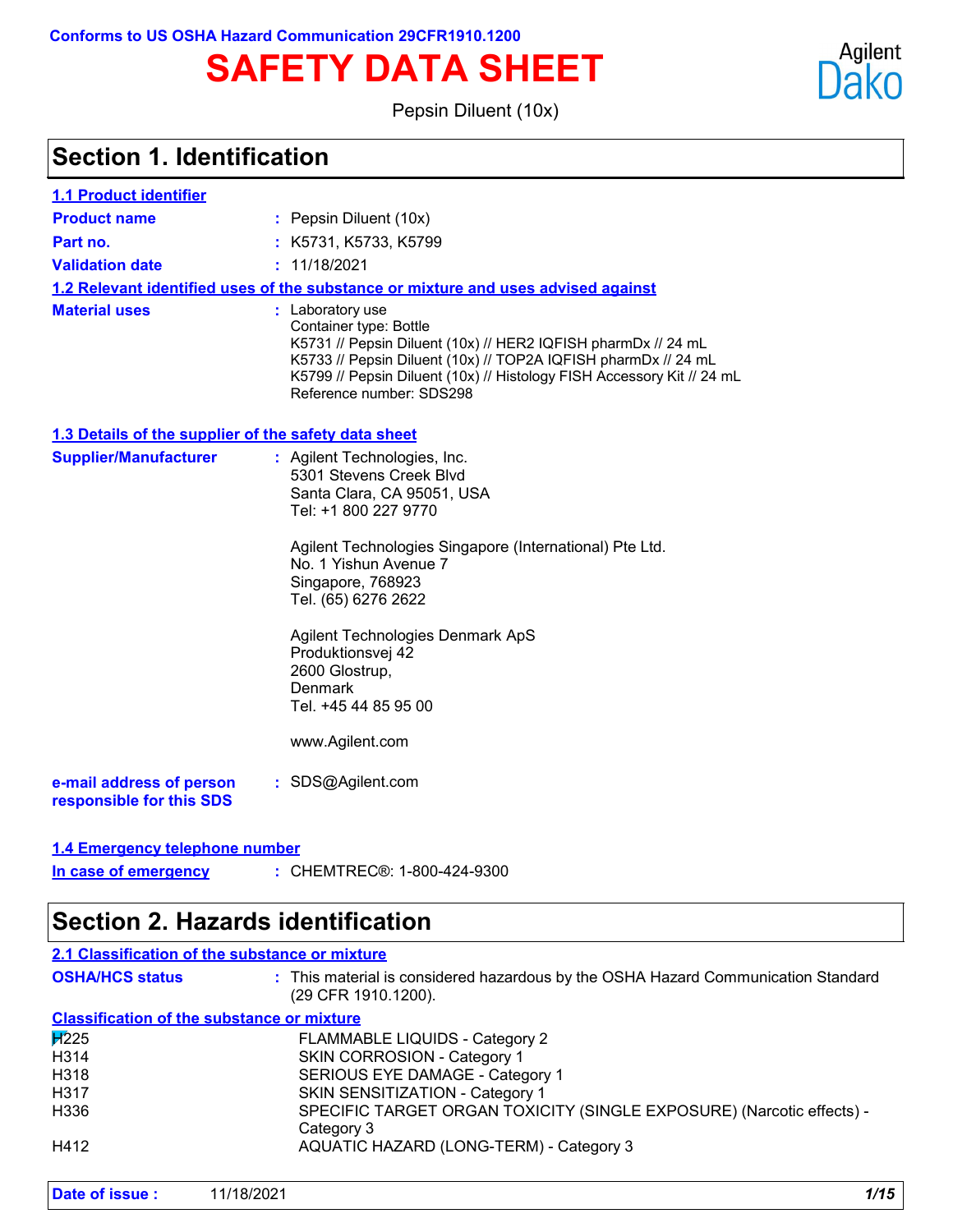# **Section 2. Hazards identification**

| 2.2 GHS label elements                     |                                                                                                                                                                                                                                                                                                                                                                                                                                                                                                                                                                                                                                                                                                                                                                                                                     |
|--------------------------------------------|---------------------------------------------------------------------------------------------------------------------------------------------------------------------------------------------------------------------------------------------------------------------------------------------------------------------------------------------------------------------------------------------------------------------------------------------------------------------------------------------------------------------------------------------------------------------------------------------------------------------------------------------------------------------------------------------------------------------------------------------------------------------------------------------------------------------|
| <b>Hazard pictograms</b>                   |                                                                                                                                                                                                                                                                                                                                                                                                                                                                                                                                                                                                                                                                                                                                                                                                                     |
| <b>Signal word</b>                         | : Danger                                                                                                                                                                                                                                                                                                                                                                                                                                                                                                                                                                                                                                                                                                                                                                                                            |
| <b>Hazard statements</b>                   | $\frac{1}{2}$ $\frac{1}{2}$ - Highly flammable liquid and vapor.<br>H314 - Causes severe skin burns and eye damage.<br>H317 - May cause an allergic skin reaction.<br>H336 - May cause drowsiness or dizziness.<br>H412 - Harmful to aquatic life with long lasting effects.                                                                                                                                                                                                                                                                                                                                                                                                                                                                                                                                        |
| <b>Precautionary statements</b>            |                                                                                                                                                                                                                                                                                                                                                                                                                                                                                                                                                                                                                                                                                                                                                                                                                     |
| <b>Prevention</b>                          | $\therefore$ $\mathbb{P}280$ - Wear protective gloves, protective clothing and eye or face protection.<br>P210 - Keep away from heat, hot surfaces, sparks, open flames and other ignition<br>sources. No smoking.<br>P241 - Use explosion-proof electrical, ventilating or lighting equipment.<br>P242 - Use non-sparking tools.<br>P243 - Take action to prevent static discharges.<br>P273 - Avoid release to the environment.<br>P261 - Avoid breathing vapor.                                                                                                                                                                                                                                                                                                                                                  |
| <b>Response</b>                            | $\frac{1}{2}$ $P$ 304 + P310 - IF INHALED: Immediately call a POISON CENTER or doctor.<br>P301 + P310, P330, P331 - IF SWALLOWED: Immediately call a POISON CENTER or<br>doctor. Rinse mouth. Do NOT induce vomiting.<br>P303 + P361 + P353, P310 - IF ON SKIN (or hair): Take off immediately all<br>contaminated clothing. Rinse skin with water. Immediately call a POISON CENTER or<br>doctor.<br>P363 - Wash contaminated clothing before reuse.<br>P302 + P352 - IF ON SKIN: Wash with plenty of water.<br>P333 + P313 - If skin irritation or rash occurs: Get medical advice or attention.<br>P305 + P351 + P338, P310 - IF IN EYES: Rinse cautiously with water for several<br>minutes. Remove contact lenses, if present and easy to do. Continue rinsing.<br>Immediately call a POISON CENTER or doctor. |
| <b>Storage</b>                             | $\frac{1}{2}$ $\mathsf{P}403$ + P233 - Store in a well-ventilated place. Keep container tightly closed.<br>P403 + P235 - Keep cool.                                                                                                                                                                                                                                                                                                                                                                                                                                                                                                                                                                                                                                                                                 |
| <b>Disposal</b>                            | : P501 - Dispose of contents and container in accordance with all local, regional, national<br>and international regulations.                                                                                                                                                                                                                                                                                                                                                                                                                                                                                                                                                                                                                                                                                       |
| <b>Supplemental label</b><br>elements      | : Do not taste or swallow. Wash thoroughly after handling.                                                                                                                                                                                                                                                                                                                                                                                                                                                                                                                                                                                                                                                                                                                                                          |
| 2.3 Other hazards                          |                                                                                                                                                                                                                                                                                                                                                                                                                                                                                                                                                                                                                                                                                                                                                                                                                     |
| <b>Hazards not otherwise</b><br>classified | : Causes digestive tract burns.                                                                                                                                                                                                                                                                                                                                                                                                                                                                                                                                                                                                                                                                                                                                                                                     |

# **Section 3. Composition/information on ingredients**

**Substance/mixture :** Mixture

| <b>Ingredient name</b>                                                                                                                  | $\frac{9}{6}$                   | <b>CAS number</b>                    |
|-----------------------------------------------------------------------------------------------------------------------------------------|---------------------------------|--------------------------------------|
| $ $ $P$ ropan-2-ol<br>Dodecan-1-ol, ethoxylated<br> 5-Chloro-2-methyl-3(2H)-isothiazolone mixt. with 2-methyl-3(2H)-<br>l isothiazolone | I≥25 - ≤50<br>l < 1<br> < 0.025 | 67-63-0<br>  9002-92-0<br>55965-84-9 |

Any concentration shown as a range is to protect confidentiality or is due to batch variation.

| Date of issue: | 11/18/2021 | 2/15 |
|----------------|------------|------|
|----------------|------------|------|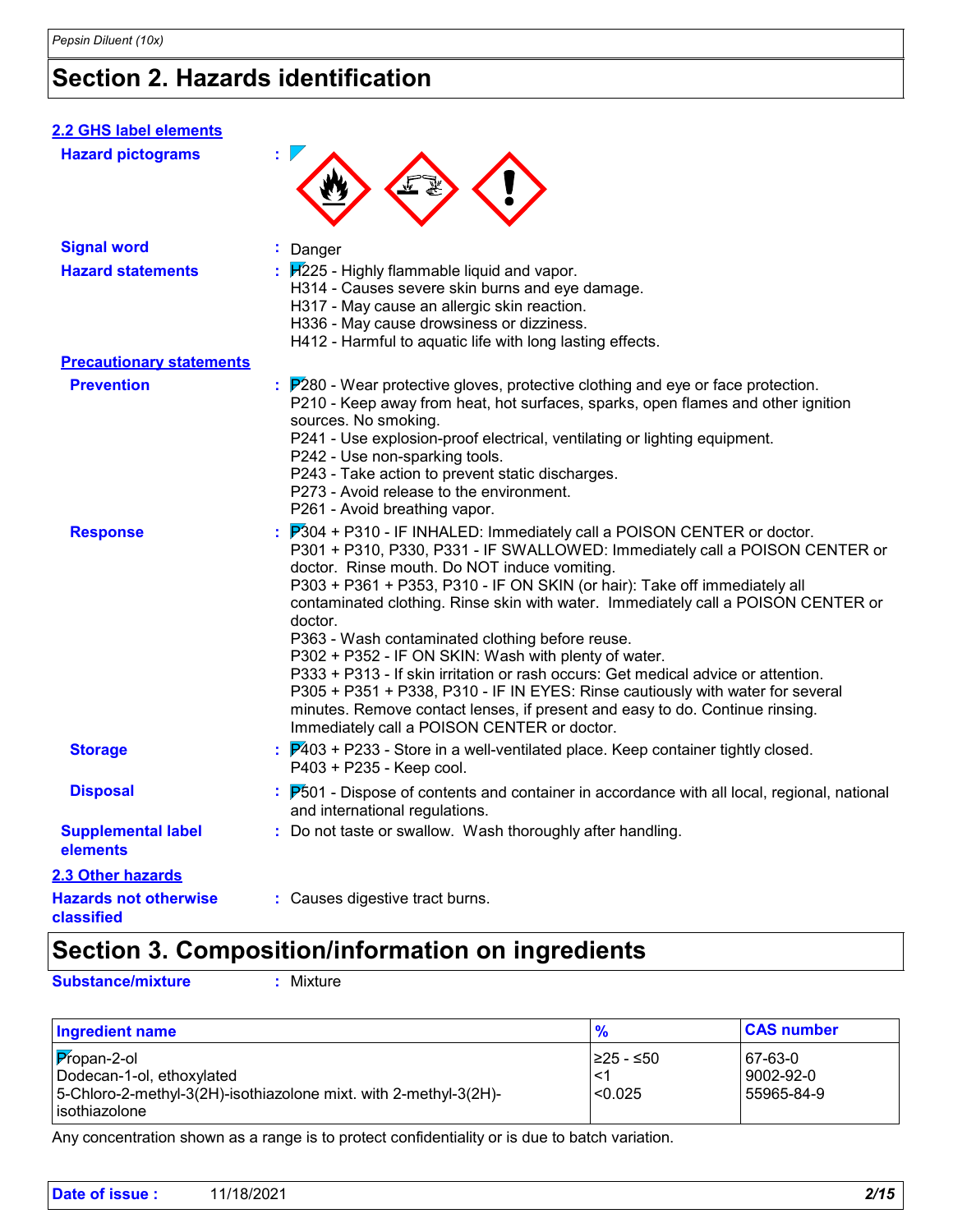# **Section 3. Composition/information on ingredients**

**Occupational exposure limits, if available, are listed in Section 8. There are no additional ingredients present which, within the current knowledge of the supplier and in the concentrations applicable, are classified and hence require reporting in this section.**

### **Section 4. First aid measures**

|                     | 4.1 Description of necessary first aid measures                                                                                                                                                                                                                                                                                                                                                                                                                                                                                                                                                                                                                                                                                                                                                                                                                                                              |
|---------------------|--------------------------------------------------------------------------------------------------------------------------------------------------------------------------------------------------------------------------------------------------------------------------------------------------------------------------------------------------------------------------------------------------------------------------------------------------------------------------------------------------------------------------------------------------------------------------------------------------------------------------------------------------------------------------------------------------------------------------------------------------------------------------------------------------------------------------------------------------------------------------------------------------------------|
| <b>Eye contact</b>  | : Get medical attention immediately. Call a poison center or physician. Immediately flush<br>eyes with plenty of water, occasionally lifting the upper and lower eyelids. Check for and<br>remove any contact lenses. Continue to rinse for at least 10 minutes. Chemical burns<br>must be treated promptly by a physician.                                                                                                                                                                                                                                                                                                                                                                                                                                                                                                                                                                                  |
| <b>Inhalation</b>   | : Get medical attention immediately. Call a poison center or physician. Remove victim to<br>fresh air and keep at rest in a position comfortable for breathing. If it is suspected that<br>fumes are still present, the rescuer should wear an appropriate mask or self-contained<br>breathing apparatus. If not breathing, if breathing is irregular or if respiratory arrest<br>occurs, provide artificial respiration or oxygen by trained personnel. It may be<br>dangerous to the person providing aid to give mouth-to-mouth resuscitation. If<br>unconscious, place in recovery position and get medical attention immediately. Maintain<br>an open airway. Loosen tight clothing such as a collar, tie, belt or waistband. In case of<br>inhalation of decomposition products in a fire, symptoms may be delayed. The exposed<br>person may need to be kept under medical surveillance for 48 hours. |
| <b>Skin contact</b> | : Get medical attention immediately. Call a poison center or physician. Wash with plenty<br>of soap and water. Remove contaminated clothing and shoes. Wash contaminated<br>clothing thoroughly with water before removing it, or wear gloves. Continue to rinse for<br>at least 10 minutes. Chemical burns must be treated promptly by a physician. In the<br>event of any complaints or symptoms, avoid further exposure. Wash clothing before<br>reuse. Clean shoes thoroughly before reuse.                                                                                                                                                                                                                                                                                                                                                                                                              |
| <b>Ingestion</b>    | Get medical attention immediately. Call a poison center or physician. Wash out mouth<br>with water. Remove dentures if any. If material has been swallowed and the exposed<br>person is conscious, give small quantities of water to drink. Stop if the exposed person<br>feels sick as vomiting may be dangerous. Do not induce vomiting unless directed to do<br>so by medical personnel. If vomiting occurs, the head should be kept low so that vomit<br>does not enter the lungs. Chemical burns must be treated promptly by a physician.<br>Never give anything by mouth to an unconscious person. If unconscious, place in<br>recovery position and get medical attention immediately. Maintain an open airway.<br>Loosen tight clothing such as a collar, tie, belt or waistband.                                                                                                                    |

| 4.2 Most important symptoms/effects, acute and delayed |                                                                                                                                               |
|--------------------------------------------------------|-----------------------------------------------------------------------------------------------------------------------------------------------|
| <b>Potential acute health effects</b>                  |                                                                                                                                               |
| <b>Eye contact</b>                                     | : Causes serious eye damage.                                                                                                                  |
| <b>Inhalation</b>                                      | : Can cause central nervous system (CNS) depression. May cause drowsiness or<br>dizziness.                                                    |
| <b>Skin contact</b>                                    | : Causes severe burns. May cause an allergic skin reaction.                                                                                   |
| <b>Ingestion</b>                                       | : Corrosive to the digestive tract. Causes burns. Can cause central nervous system<br>(CNS) depression.                                       |
| <b>Over-exposure signs/symptoms</b>                    |                                                                                                                                               |
| Eye contact                                            | : Adverse symptoms may include the following:<br>pain<br>watering<br>redness                                                                  |
| <b>Inhalation</b>                                      | : Adverse symptoms may include the following:<br>nausea or vomiting<br>headache<br>drowsiness/fatigue<br>dizziness/vertigo<br>unconsciousness |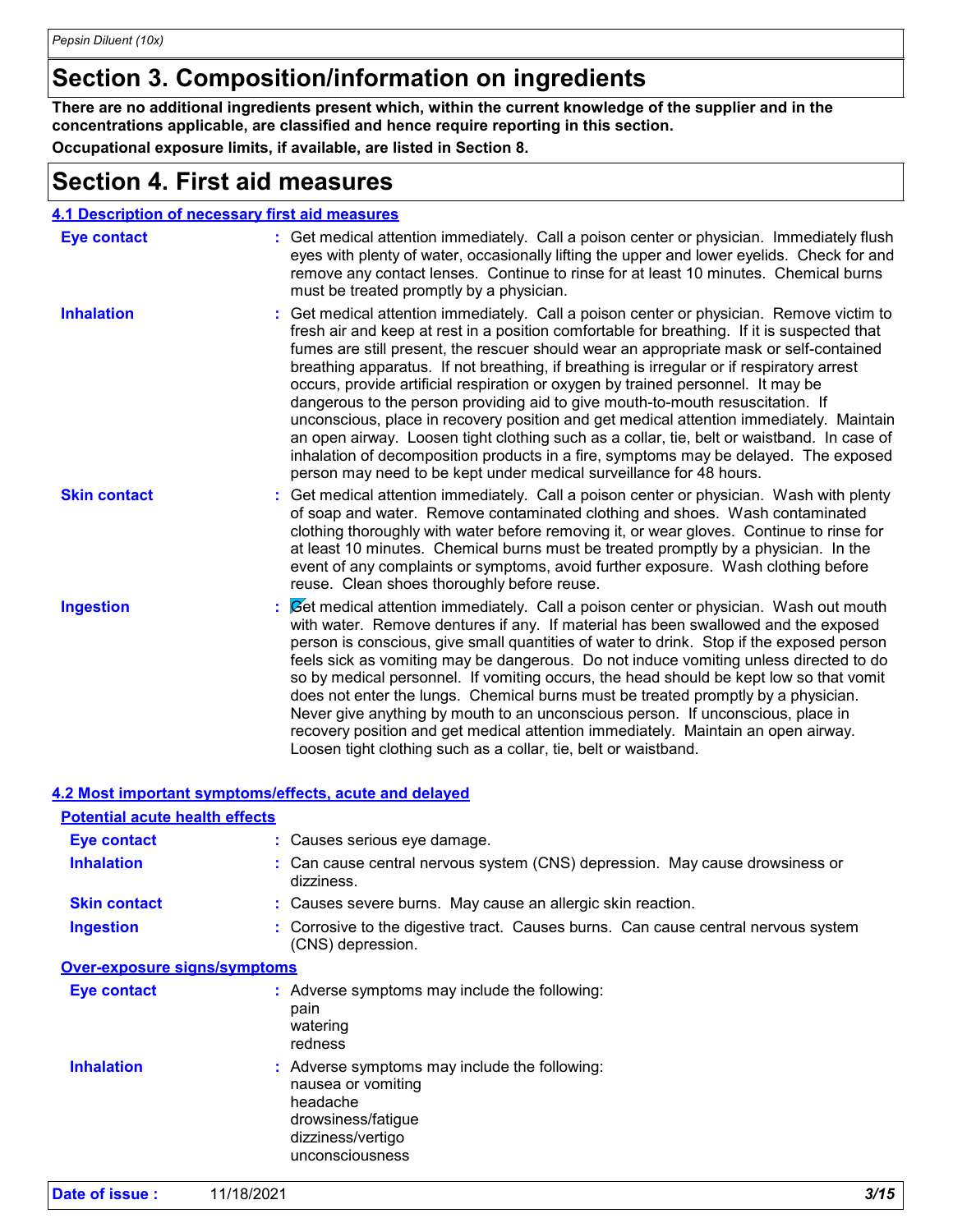# **Section 4. First aid measures**

| <b>Skin contact</b>               | : Adverse symptoms may include the following:<br>pain or irritation                                                                                                                                                                                                                                                                                                                                             |
|-----------------------------------|-----------------------------------------------------------------------------------------------------------------------------------------------------------------------------------------------------------------------------------------------------------------------------------------------------------------------------------------------------------------------------------------------------------------|
|                                   | redness<br>blistering may occur                                                                                                                                                                                                                                                                                                                                                                                 |
| <b>Ingestion</b>                  | : Adverse symptoms may include the following:<br>stomach pains                                                                                                                                                                                                                                                                                                                                                  |
|                                   | 4.3 Indication of immediate medical attention and special treatment needed, if necessary                                                                                                                                                                                                                                                                                                                        |
| <b>Notes to physician</b>         | : In case of inhalation of decomposition products in a fire, symptoms may be delayed.<br>The exposed person may need to be kept under medical surveillance for 48 hours.                                                                                                                                                                                                                                        |
| <b>Specific treatments</b>        | : No specific treatment.                                                                                                                                                                                                                                                                                                                                                                                        |
| <b>Protection of first-aiders</b> | : No action shall be taken involving any personal risk or without suitable training. If it is<br>suspected that fumes are still present, the rescuer should wear an appropriate mask or<br>self-contained breathing apparatus. It may be dangerous to the person providing aid to<br>give mouth-to-mouth resuscitation. Wash contaminated clothing thoroughly with water<br>before removing it, or wear gloves. |

**See toxicological information (Section 11)**

### **Section 5. Fire-fighting measures**

| 5.1 Extinguishing media                                |                                                                                                                                                                                                                                                                                                                                                                                                                                          |
|--------------------------------------------------------|------------------------------------------------------------------------------------------------------------------------------------------------------------------------------------------------------------------------------------------------------------------------------------------------------------------------------------------------------------------------------------------------------------------------------------------|
| <b>Suitable extinguishing</b><br>media                 | : Use dry chemical, $CO2$ , water spray (fog) or foam.                                                                                                                                                                                                                                                                                                                                                                                   |
| <b>Unsuitable extinguishing</b><br>media               | : Do not use water jet.                                                                                                                                                                                                                                                                                                                                                                                                                  |
|                                                        | 5.2 Special hazards arising from the substance or mixture                                                                                                                                                                                                                                                                                                                                                                                |
| <b>Specific hazards arising</b><br>from the chemical   | : Highly flammable liquid and vapor. Runoff to sewer may create fire or explosion hazard.<br>In a fire or if heated, a pressure increase will occur and the container may burst, with the<br>risk of a subsequent explosion. This material is harmful to aquatic life with long lasting<br>effects. Fire water contaminated with this material must be contained and prevented<br>from being discharged to any waterway, sewer or drain. |
| <b>Hazardous thermal</b><br>decomposition products     | : Decomposition products may include the following materials:<br>carbon dioxide<br>carbon monoxide<br>nitrogen oxides<br>halogenated compounds                                                                                                                                                                                                                                                                                           |
| <b>5.3 Advice for firefighters</b>                     |                                                                                                                                                                                                                                                                                                                                                                                                                                          |
| <b>Special protective actions</b><br>for fire-fighters | : Promptly isolate the scene by removing all persons from the vicinity of the incident if<br>there is a fire. No action shall be taken involving any personal risk or without suitable<br>training. Move containers from fire area if this can be done without risk. Use water                                                                                                                                                           |

spray to keep fire-exposed containers cool. Fire-fighters should wear appropriate protective equipment and self-contained breathing **:** apparatus (SCBA) with a full face-piece operated in positive pressure mode. **Special protective equipment for fire-fighters**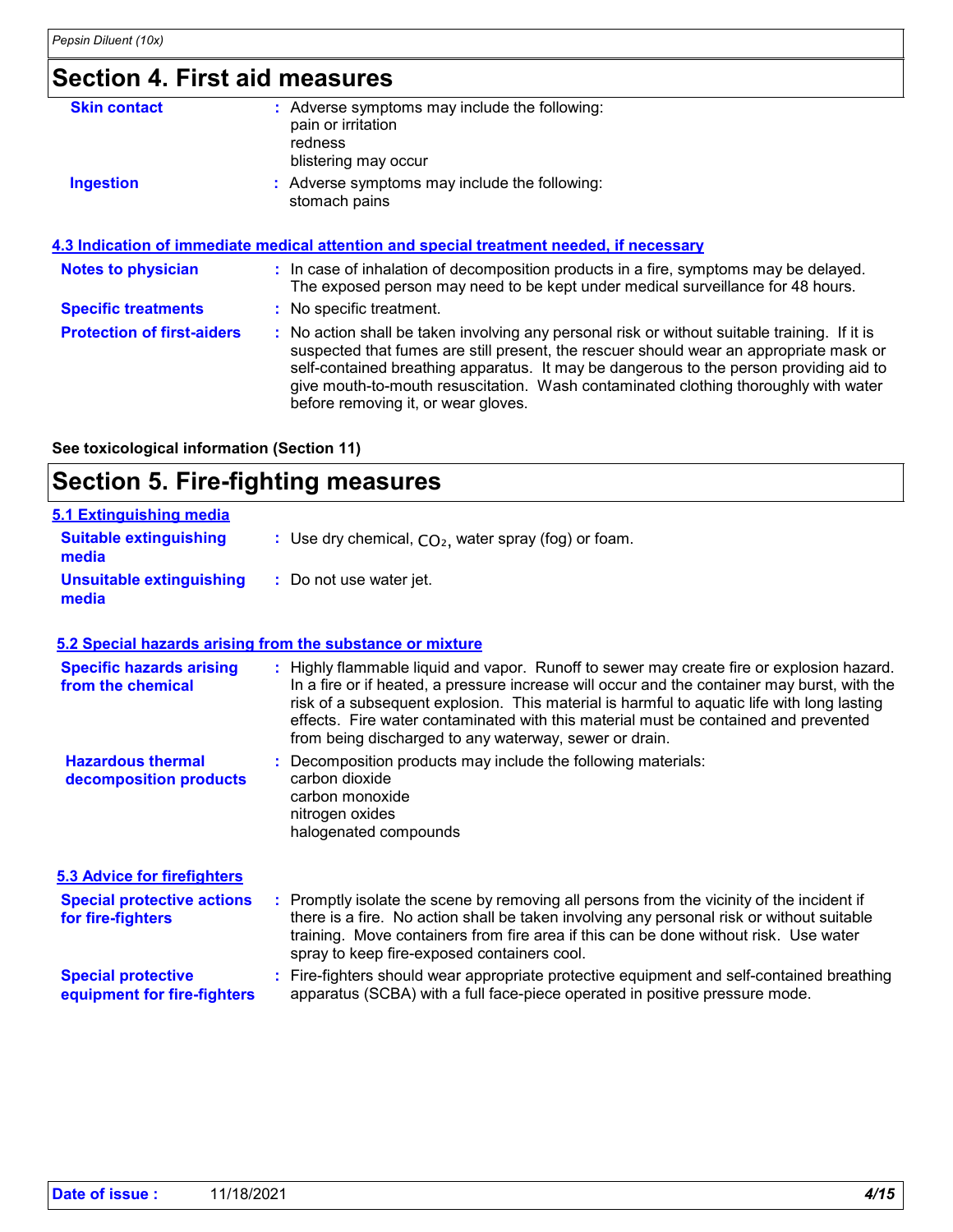### **Section 6. Accidental release measures**

|                                                           | 6.1 Personal precautions, protective equipment and emergency procedures                                                                                                                                                                                                                                                                                                                                                                                                                        |
|-----------------------------------------------------------|------------------------------------------------------------------------------------------------------------------------------------------------------------------------------------------------------------------------------------------------------------------------------------------------------------------------------------------------------------------------------------------------------------------------------------------------------------------------------------------------|
| For non-emergency<br>personnel                            | : No action shall be taken involving any personal risk or without suitable training.<br>Evacuate surrounding areas. Keep unnecessary and unprotected personnel from<br>entering. Do not touch or walk through spilled material. Shut off all ignition sources.<br>No flares, smoking or flames in hazard area. Do not breathe vapor or mist. Provide<br>adequate ventilation. Wear appropriate respirator when ventilation is inadequate. Put<br>on appropriate personal protective equipment. |
| For emergency responders                                  | : If specialized clothing is required to deal with the spillage, take note of any information in<br>Section 8 on suitable and unsuitable materials. See also the information in "For non-<br>emergency personnel".                                                                                                                                                                                                                                                                             |
| <b>6.2 Environmental</b><br>precautions                   | : Avoid dispersal of spilled material and runoff and contact with soil, waterways, drains<br>and sewers. Inform the relevant authorities if the product has caused environmental<br>pollution (sewers, waterways, soil or air). Water polluting material. May be harmful to<br>the environment if released in large quantities.                                                                                                                                                                |
| 6.3 Methods and materials for containment and cleaning up |                                                                                                                                                                                                                                                                                                                                                                                                                                                                                                |

#### Stop leak if without risk. Move containers from spill area. Use spark-proof tools and explosion-proof equipment. The spilled material may be neutralized with sodium carbonate, sodium bicarbonate or sodium hydroxide. Dispose of via a licensed waste disposal contractor. **Methods for cleaning up :**

# **Section 7. Handling and storage**

#### **7.1 Precautions for safe handling**

| <b>Protective measures</b>                                                    | : Put on appropriate personal protective equipment (see Section 8). Persons with a<br>history of skin sensitization problems should not be employed in any process in which<br>this product is used. Do not get in eyes or on skin or clothing. Do not breathe vapor or<br>mist. Do not ingest. Avoid release to the environment. Use only with adequate<br>ventilation. Wear appropriate respirator when ventilation is inadequate. Do not enter<br>storage areas and confined spaces unless adequately ventilated. Keep in the original<br>container or an approved alternative made from a compatible material, kept tightly<br>closed when not in use. Store and use away from heat, sparks, open flame or any other<br>ignition source. Use explosion-proof electrical (ventilating, lighting and material<br>handling) equipment. Use only non-sparking tools. Take precautionary measures<br>against electrostatic discharges. Keep away from alkalis. Empty containers retain<br>product residue and can be hazardous. Do not reuse container. |
|-------------------------------------------------------------------------------|--------------------------------------------------------------------------------------------------------------------------------------------------------------------------------------------------------------------------------------------------------------------------------------------------------------------------------------------------------------------------------------------------------------------------------------------------------------------------------------------------------------------------------------------------------------------------------------------------------------------------------------------------------------------------------------------------------------------------------------------------------------------------------------------------------------------------------------------------------------------------------------------------------------------------------------------------------------------------------------------------------------------------------------------------------|
| <b>Advice on general</b><br>occupational hygiene                              | Eating, drinking and smoking should be prohibited in areas where this material is<br>handled, stored and processed. Workers should wash hands and face before eating,<br>drinking and smoking. Remove contaminated clothing and protective equipment before<br>entering eating areas. See also Section 8 for additional information on hygiene<br>measures.                                                                                                                                                                                                                                                                                                                                                                                                                                                                                                                                                                                                                                                                                            |
| <b>7.2 Conditions for safe</b><br>storage, including any<br>incompatibilities | : Specific storage conditions: Please consult the label.<br>Store in accordance with local regulations. Store in a segregated and approved area.<br>Store in original container protected from direct sunlight in a dry, cool and well-ventilated<br>area, away from incompatible materials (see Section 10) and food and drink. Store<br>locked up. Eliminate all ignition sources. Separate from alkalis. Separate from<br>oxidizing materials. Keep container tightly closed and sealed until ready for use.<br>Containers that have been opened must be carefully resealed and kept upright to<br>prevent leakage. Do not store in unlabeled containers. Use appropriate containment to<br>avoid environmental contamination. See Section 10 for incompatible materials before<br>handling or use.                                                                                                                                                                                                                                                 |
| <b>7.3 Specific end use(s)</b><br><b>Recommendations</b>                      | : Industrial applications, Professional applications.                                                                                                                                                                                                                                                                                                                                                                                                                                                                                                                                                                                                                                                                                                                                                                                                                                                                                                                                                                                                  |
| Date of issue:                                                                | 5/15<br>11/18/2021                                                                                                                                                                                                                                                                                                                                                                                                                                                                                                                                                                                                                                                                                                                                                                                                                                                                                                                                                                                                                                     |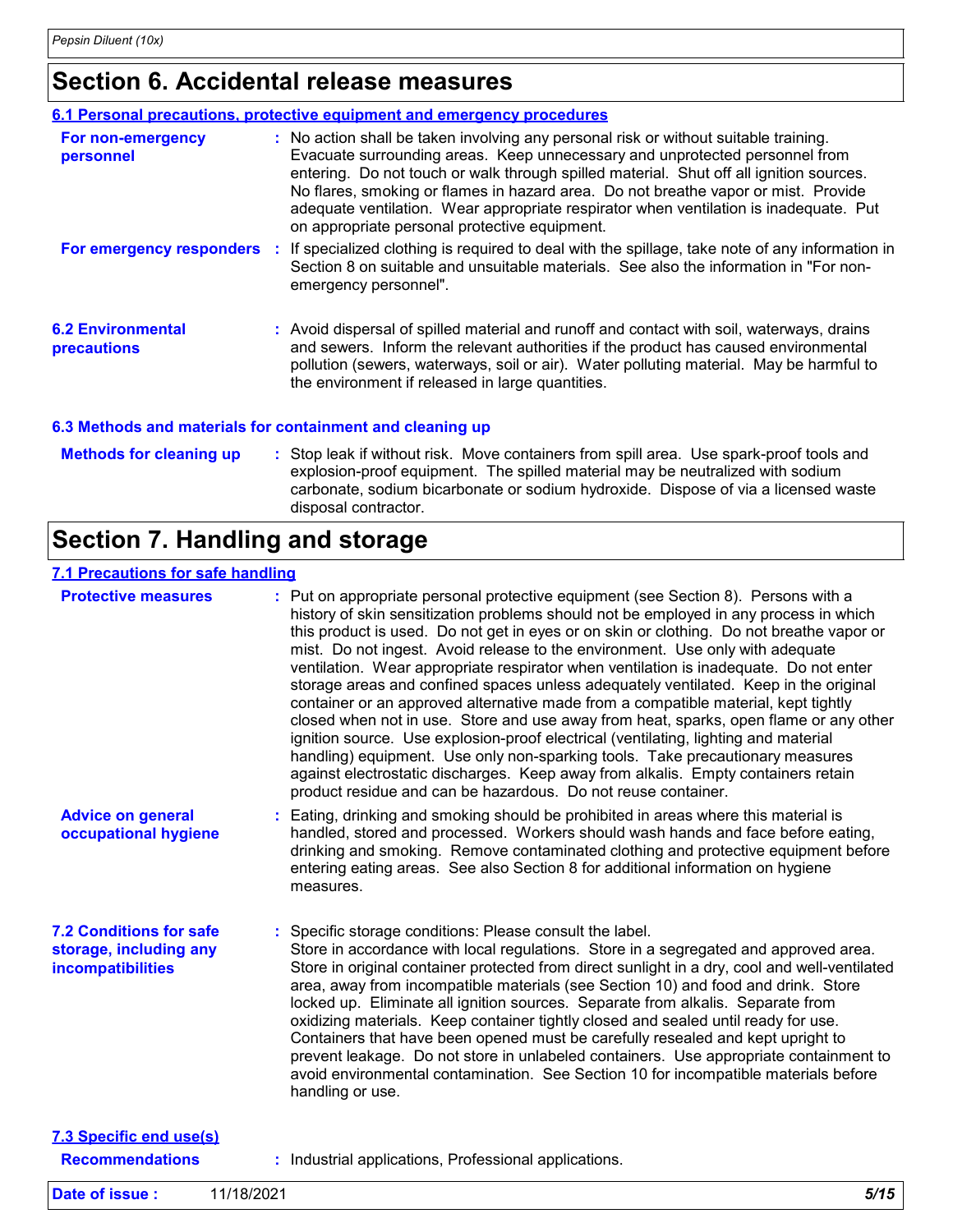### **Section 7. Handling and storage**

**Industrial sector specific : Mot solutions** : Mot available.

# **Section 8. Exposure controls/personal protection**

#### **8.1 Control parameters**

#### **Occupational exposure limits**

| <b>Ingredient name</b>                                                                                         | <b>Exposure limits</b>                                                                                                                                                                                                                                                                                                                                                                                                                                                                                                                                           |
|----------------------------------------------------------------------------------------------------------------|------------------------------------------------------------------------------------------------------------------------------------------------------------------------------------------------------------------------------------------------------------------------------------------------------------------------------------------------------------------------------------------------------------------------------------------------------------------------------------------------------------------------------------------------------------------|
| Propan-2-ol                                                                                                    | ACGIH TLV (United States, 1/2021).<br>TWA: 200 ppm 8 hours.<br>STEL: 400 ppm 15 minutes.<br>OSHA PEL 1989 (United States, 3/1989).<br>TWA: 400 ppm 8 hours.<br>TWA: $980 \text{ mg/m}^3$ 8 hours.<br>STEL: 500 ppm 15 minutes.<br>STEL: 1225 mg/m <sup>3</sup> 15 minutes.<br>NIOSH REL (United States, 10/2020).<br>TWA: 400 ppm 10 hours.<br>TWA: 980 mg/m <sup>3</sup> 10 hours.<br>STEL: 500 ppm 15 minutes.<br>STEL: 1225 mg/m <sup>3</sup> 15 minutes.<br>OSHA PEL (United States, 5/2018).<br>TWA: 400 ppm 8 hours.<br>TWA: $980 \text{ mg/m}^3$ 8 hours. |
| Dodecan-1-ol, ethoxylated<br>5-Chloro-2-methyl-3(2H)-isothiazolone mixt. with 2-methyl-3(2H)-<br>isothiazolone | None.<br>None.                                                                                                                                                                                                                                                                                                                                                                                                                                                                                                                                                   |

| <b>8.2 Exposure controls</b>                     |                                                                                                                                                                                                                                                                                                                                                                                                                                                                             |
|--------------------------------------------------|-----------------------------------------------------------------------------------------------------------------------------------------------------------------------------------------------------------------------------------------------------------------------------------------------------------------------------------------------------------------------------------------------------------------------------------------------------------------------------|
| <b>Appropriate engineering</b><br>controls       | : Use only with adequate ventilation. Use process enclosures, local exhaust ventilation or<br>other engineering controls to keep worker exposure to airborne contaminants below any<br>recommended or statutory limits. The engineering controls also need to keep gas,<br>vapor or dust concentrations below any lower explosive limits. Use explosion-proof<br>ventilation equipment.                                                                                     |
| <b>Environmental exposure</b><br><b>controls</b> | Emissions from ventilation or work process equipment should be checked to ensure<br>they comply with the requirements of environmental protection legislation. In some<br>cases, fume scrubbers, filters or engineering modifications to the process equipment<br>will be necessary to reduce emissions to acceptable levels.                                                                                                                                               |
| <b>Individual protection measures</b>            |                                                                                                                                                                                                                                                                                                                                                                                                                                                                             |
| <b>Hygiene measures</b>                          | : Wash hands, forearms and face thoroughly after handling chemical products, before<br>eating, smoking and using the lavatory and at the end of the working period.<br>Appropriate techniques should be used to remove potentially contaminated clothing.<br>Contaminated work clothing should not be allowed out of the workplace. Wash<br>contaminated clothing before reusing. Ensure that eyewash stations and safety<br>showers are close to the workstation location. |
| <b>Eye/face protection</b>                       | : Safety eyewear complying with an approved standard should be used when a risk<br>assessment indicates this is necessary to avoid exposure to liquid splashes, mists,<br>gases or dusts. If contact is possible, the following protection should be worn, unless<br>the assessment indicates a higher degree of protection: chemical splash goggles and/<br>or face shield. If inhalation hazards exist, a full-face respirator may be required instead.                   |
| <b>Skin protection</b>                           |                                                                                                                                                                                                                                                                                                                                                                                                                                                                             |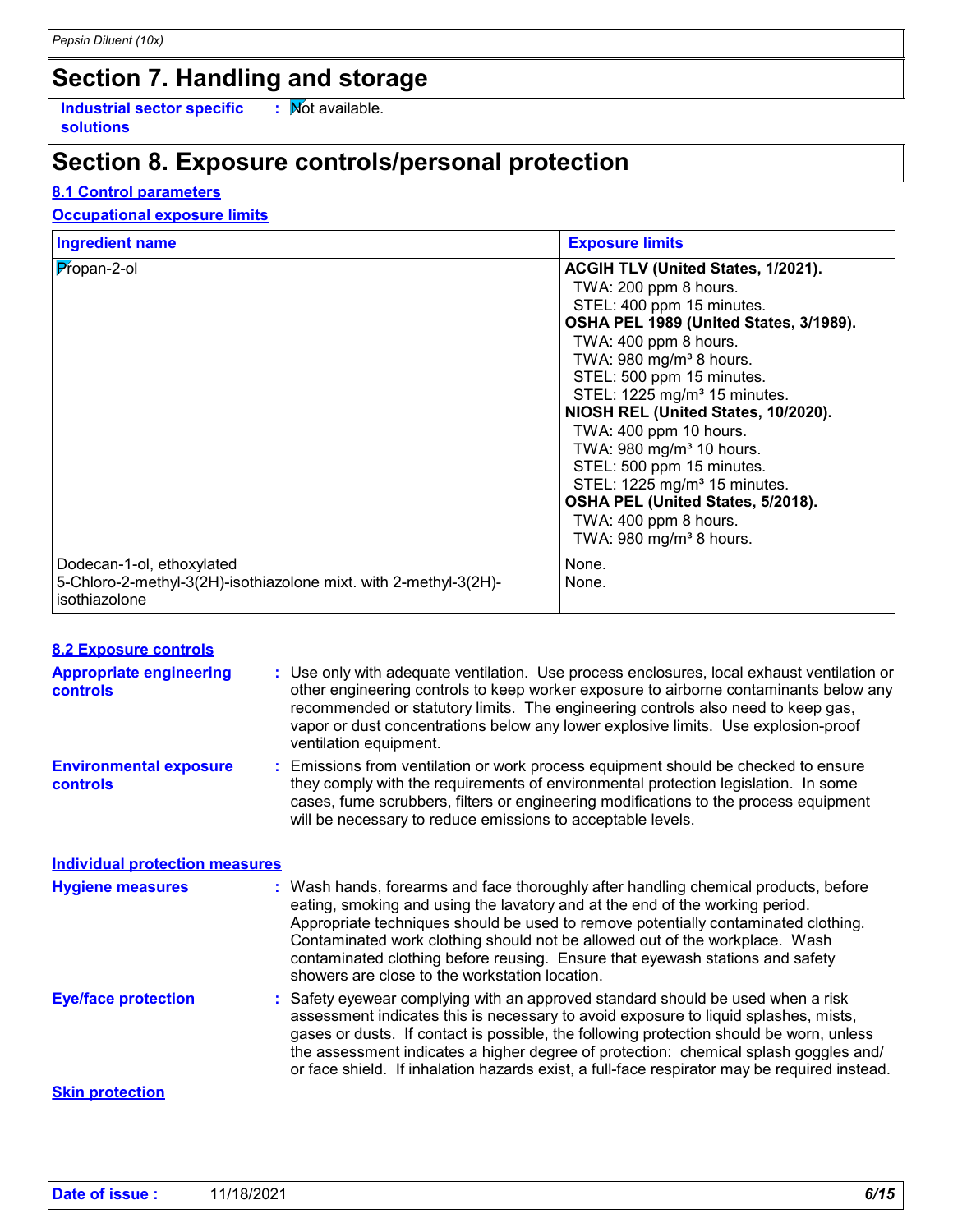### **Section 8. Exposure controls/personal protection**

| <b>Hand protection</b>        | : Chemical-resistant, impervious gloves complying with an approved standard should be<br>worn at all times when handling chemical products if a risk assessment indicates this is<br>necessary. Considering the parameters specified by the glove manufacturer, check<br>during use that the gloves are still retaining their protective properties. It should be<br>noted that the time to breakthrough for any glove material may be different for different<br>glove manufacturers. In the case of mixtures, consisting of several substances, the<br>protection time of the gloves cannot be accurately estimated. |
|-------------------------------|------------------------------------------------------------------------------------------------------------------------------------------------------------------------------------------------------------------------------------------------------------------------------------------------------------------------------------------------------------------------------------------------------------------------------------------------------------------------------------------------------------------------------------------------------------------------------------------------------------------------|
| <b>Body protection</b>        | Personal protective equipment for the body should be selected based on the task being<br>performed and the risks involved and should be approved by a specialist before<br>handling this product. When there is a risk of ignition from static electricity, wear anti-<br>static protective clothing. For the greatest protection from static discharges, clothing<br>should include anti-static overalls, boots and gloves.                                                                                                                                                                                           |
| <b>Other skin protection</b>  | : Appropriate footwear and any additional skin protection measures should be selected<br>based on the task being performed and the risks involved and should be approved by a<br>specialist before handling this product.                                                                                                                                                                                                                                                                                                                                                                                              |
| <b>Respiratory protection</b> | Based on the hazard and potential for exposure, select a respirator that meets the<br>appropriate standard or certification. Respirators must be used according to a<br>respiratory protection program to ensure proper fitting, training, and other important<br>aspects of use.                                                                                                                                                                                                                                                                                                                                      |
|                               |                                                                                                                                                                                                                                                                                                                                                                                                                                                                                                                                                                                                                        |

### **Section 9. Physical and chemical properties and safety characteristics**

The conditions of measurement of all properties are at standard temperature and pressure unless otherwise indicated.

| <b>Appearance</b>                                                 |                        |
|-------------------------------------------------------------------|------------------------|
| <b>Physical state</b>                                             | : Liquid.              |
| Color                                                             | $:$ Not available      |
| Odor                                                              | : Not available        |
| <b>Odor threshold</b>                                             | $\cdot$ Not available. |
| рH                                                                | : 2                    |
| <b>Melting point/freezing point</b>                               | : Not available.       |
| <b>Boiling point, initial boiling</b><br>point, and boiling range | $:$ Not available.     |

|                        | <b>Closed cup</b> |                        |               |      | Open cup   |               |  |
|------------------------|-------------------|------------------------|---------------|------|------------|---------------|--|
| <b>Ingredient name</b> | °C                | $\circ$ $\blacksquare$ | <b>Method</b> | °C   | $^{\circ}$ | <b>Method</b> |  |
| Propan-2-ol            | 11.7              | 53.1                   |               | 17.2 | 63         |               |  |
| Acetic acid            | 39                | 102.2                  |               |      |            |               |  |

#### **Evaporation rate**

**Flammability :** Not applicable.

**Flash point**

**Lower and upper explosion limit/flammability limit**

#### **Vap**

| <b>Vapor pressure</b>         | п.<br>٠.                                                        |       | Vapor Pressure at 20°C |               |          | Vapor pressure at 50°C |               |  |
|-------------------------------|-----------------------------------------------------------------|-------|------------------------|---------------|----------|------------------------|---------------|--|
|                               | Ingredient name                                                 | mm Hg | kPa                    | <b>Method</b> | mm<br>Hg | kPa                    | <b>Method</b> |  |
|                               | Propan-2-ol                                                     | 33    | 4.4                    |               | 177      | 23.6                   |               |  |
|                               | Water                                                           | 23.8  | 3.2                    |               |          |                        |               |  |
| <b>Relative vapor density</b> | Not available.                                                  |       |                        |               |          |                        |               |  |
| <b>Relative density</b>       | : Not available.                                                |       |                        |               |          |                        |               |  |
| <b>Solubility</b>             | : Soluble in the following materials: cold water and hot water. |       |                        |               |          |                        |               |  |
| <b>Miscible with water</b>    | $\mathbf{y}$ $\mathbf{y}$ $\mathbf{g}$ $\mathbf{g}$             |       |                        |               |          |                        |               |  |

**Date of issue :** 11/18/2021 *7/15*

**:**

**:** Not available.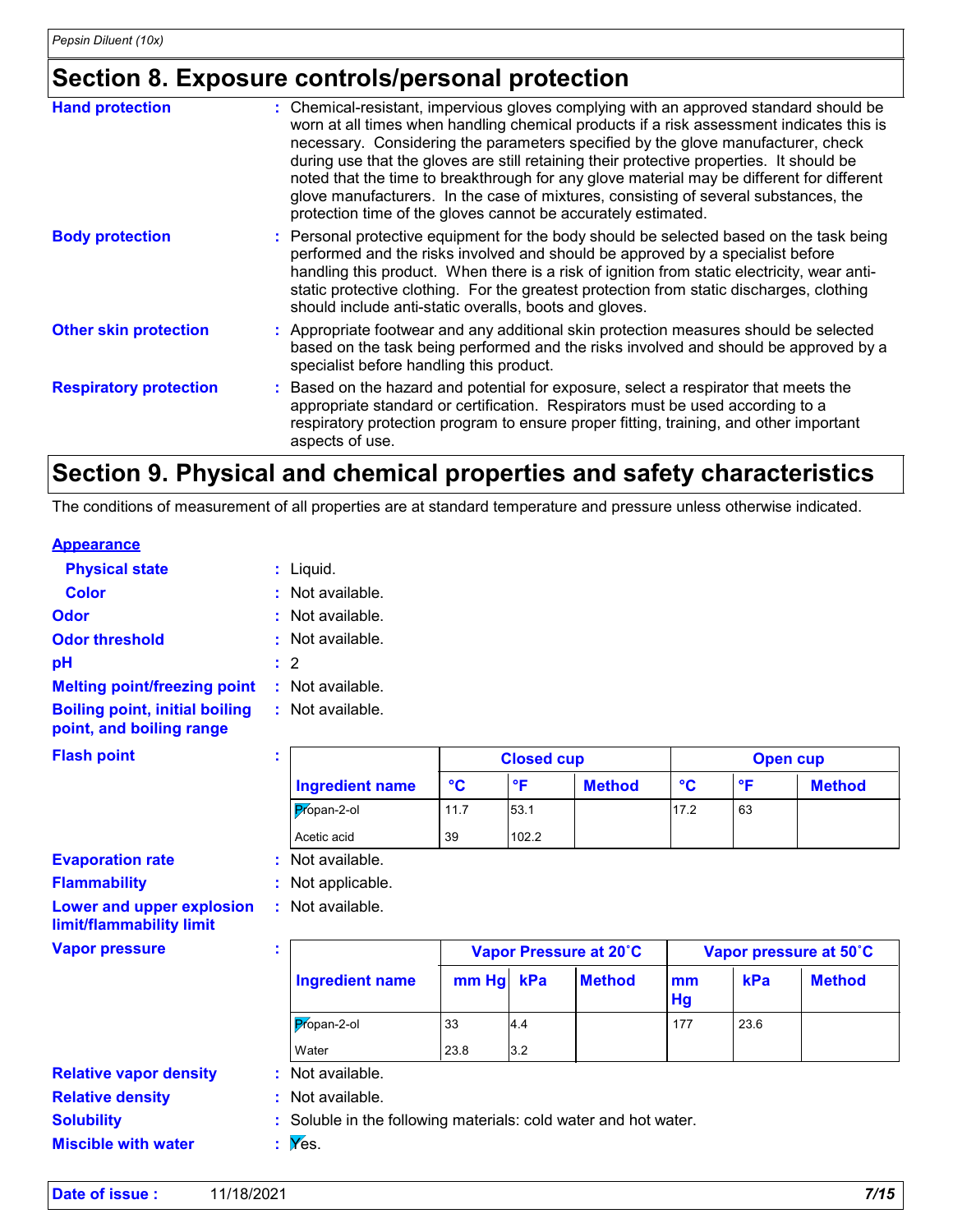### **Section 9. Physical and chemical properties and safety characteristics**

| <b>Partition coefficient: n-</b><br>octanol/water | : Mot applicable.      |              |       |               |  |
|---------------------------------------------------|------------------------|--------------|-------|---------------|--|
| <b>Auto-ignition temperature</b>                  | <b>Ingredient name</b> | $\mathbf{C}$ | °F    | <b>Method</b> |  |
|                                                   | Propane-1,2-diol       | 371          | 699.8 |               |  |
|                                                   | Propan-2-ol            | 456          | 852.8 |               |  |
| <b>Decomposition temperature</b>                  | Not available.<br>٠.   |              |       |               |  |
| <b>Viscosity</b>                                  | : Not available.       |              |       |               |  |
| <b>Particle characteristics</b>                   |                        |              |       |               |  |
| <b>Median particle size</b>                       | : Mot applicable.      |              |       |               |  |

### **Section 10. Stability and reactivity**

| <b>10.1 Reactivity</b>                          | : No specific test data related to reactivity available for this product or its ingredients.                                                                                                              |
|-------------------------------------------------|-----------------------------------------------------------------------------------------------------------------------------------------------------------------------------------------------------------|
| <b>10.2 Chemical stability</b>                  | : The product is stable.                                                                                                                                                                                  |
| 10.3 Possibility of<br>hazardous reactions      | : Under normal conditions of storage and use, hazardous reactions will not occur.                                                                                                                         |
| <b>10.4 Conditions to avoid</b>                 | : Avoid all possible sources of ignition (spark or flame). Do not pressurize, cut, weld,<br>braze, solder, drill, grind or expose containers to heat or sources of ignition.                              |
| 10.5 Incompatible materials                     | Attacks many metals producing extremely flammable hydrogen gas which can form<br>explosive mixtures with air.<br>Reactive or incompatible with the following materials:<br>alkalis<br>oxidizing materials |
| <b>10.6 Hazardous</b><br>decomposition products | : Under normal conditions of storage and use, hazardous decomposition products should<br>not be produced.                                                                                                 |

### **Section 11. Toxicological information**

#### **11.1 Information on toxicological effects**

#### **Acute toxicity**

| <b>Product/ingredient name</b>                                                                                     | <b>Result</b>                             | <b>Species</b> | <b>Dose</b>                       | <b>Exposure</b> |
|--------------------------------------------------------------------------------------------------------------------|-------------------------------------------|----------------|-----------------------------------|-----------------|
| Propan-2-ol                                                                                                        | LD50 Dermal<br>LD50 Oral                  | Rabbit<br>Rat  | 12800 mg/kg<br>5000 mg/kg         |                 |
| Dodecan-1-ol, ethoxylated<br>5-Chloro-2-methyl-3(2H)-<br>lisothiazolone mixt. with<br>2-methyl-3(2H)-isothiazolone | LD50 Oral<br><b>LC50 Inhalation Vapor</b> | Rat<br>Rat     | 1 $g/kg$<br>$0.33$ mg/l           | 4 hours         |
|                                                                                                                    | LD50 Dermal<br>LD50 Oral                  | Rabbit<br>Rat  | 87.12 mg/kg<br>$53 \text{ mg/kg}$ |                 |

**Irritation/Corrosion**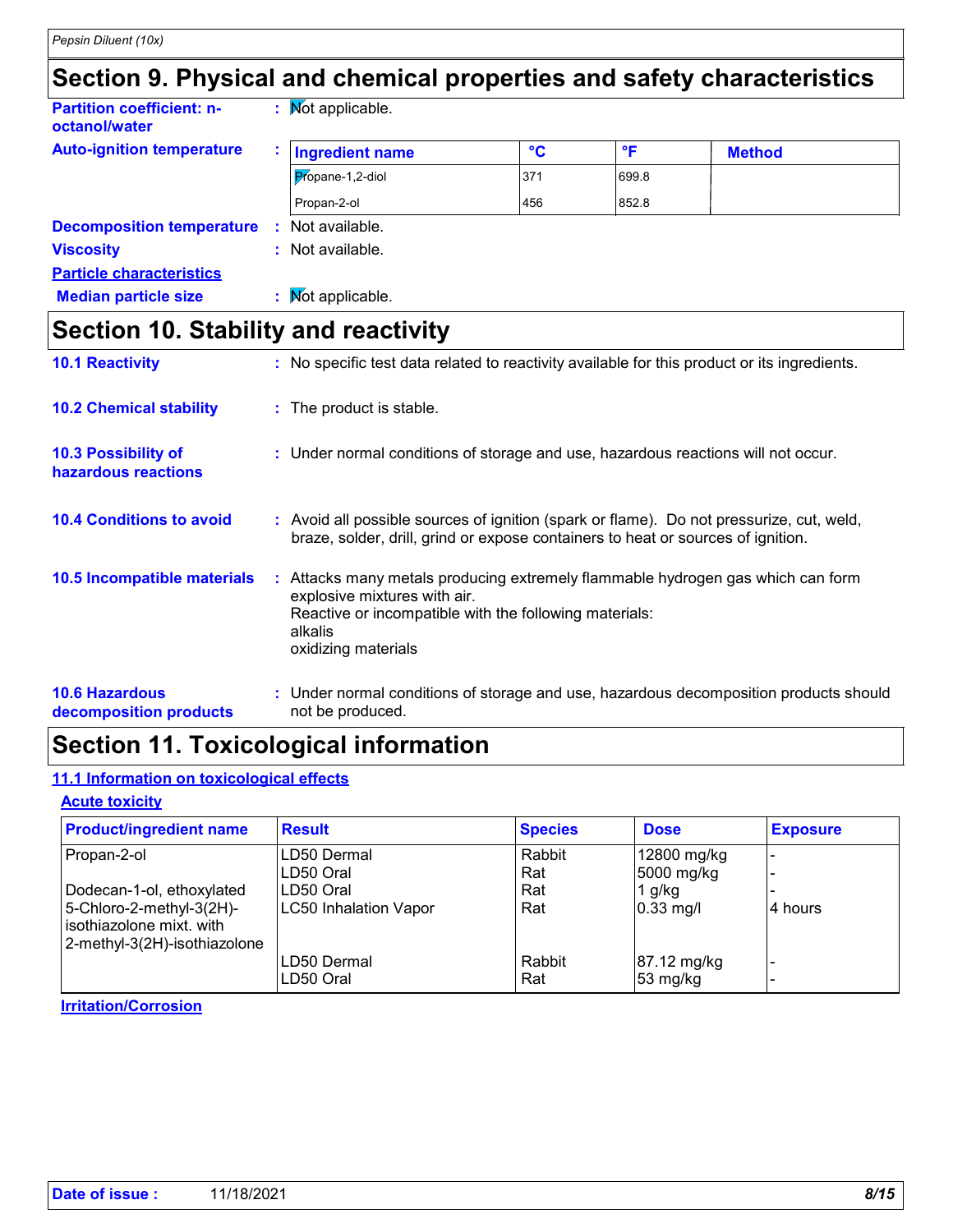# **Section 11. Toxicological information**

| <b>Product/ingredient name</b> | <b>Result</b>            | <b>Species</b> | <b>Score</b> | <b>Exposure</b> | <b>Observation</b>       |
|--------------------------------|--------------------------|----------------|--------------|-----------------|--------------------------|
| Propan-2-ol                    | Eyes - Moderate irritant | Rabbit         |              | 24 hours 100    |                          |
|                                |                          |                |              | mg              |                          |
|                                | Eyes - Moderate irritant | Rabbit         |              | $10 \text{ mg}$ |                          |
|                                | Skin - Mild irritant     | Rabbit         |              | 500 mg          | $\overline{a}$           |
| Dodecan-1-ol, ethoxylated      | Eyes - Severe irritant   | Rabbit         |              | 24 hours 750    |                          |
|                                |                          |                |              | ug              |                          |
|                                | Skin - Mild irritant     | Rabbit         |              | 24 hours 500    |                          |
|                                |                          |                |              | mg              |                          |
|                                | Skin - Moderate irritant | Rabbit         |              | 24 hours 500    | $\overline{\phantom{a}}$ |
|                                |                          |                |              | mg              |                          |

#### **Sensitization**

Not available.

#### **Mutagenicity**

**Conclusion/Summary :** Not available.

#### **Carcinogenicity**

**Conclusion/Summary :** Not available.

#### **Classification**

| <b>Product/ingredient name OSHA</b> | <b>IARC</b> | <b>NTP</b> |
|-------------------------------------|-------------|------------|
| l Propan-2-ol                       |             |            |

#### **Reproductive toxicity**

**Conclusion/Summary :** Not available.

#### **Teratogenicity**

**Conclusion/Summary :** Not available.

#### **Specific target organ toxicity (single exposure)**

| <b>Name</b>                                     | <b>Category</b>          | <b>Route of</b><br>exposure | <b>Target organs</b>                                         |
|-------------------------------------------------|--------------------------|-----------------------------|--------------------------------------------------------------|
| $ $ $P$ ropan-2-ol<br>Dodecan-1-ol, ethoxylated | Category 3<br>Category 3 |                             | Narcotic effects<br>Respiratory tract<br><b>l</b> irritation |

#### **Specific target organ toxicity (repeated exposure)**

**Not available.** 

#### **Aspiration hazard**

Not available.

**Information on the likely routes of exposure :** Routes of entry anticipated: Oral, Dermal, Inhalation.

#### **Potential acute health effects**

| <b>Eye contact</b><br><b>Inhalation</b> | : Causes serious eye damage.<br>: Can cause central nervous system (CNS) depression. May cause drowsiness or<br>dizziness. |
|-----------------------------------------|----------------------------------------------------------------------------------------------------------------------------|
| <b>Skin contact</b>                     | : Causes severe burns. May cause an allergic skin reaction.                                                                |
| <b>Ingestion</b>                        | : Corrosive to the digestive tract. Causes burns. Can cause central nervous system<br>(CNS) depression.                    |

#### **Symptoms related to the physical, chemical and toxicological characteristics**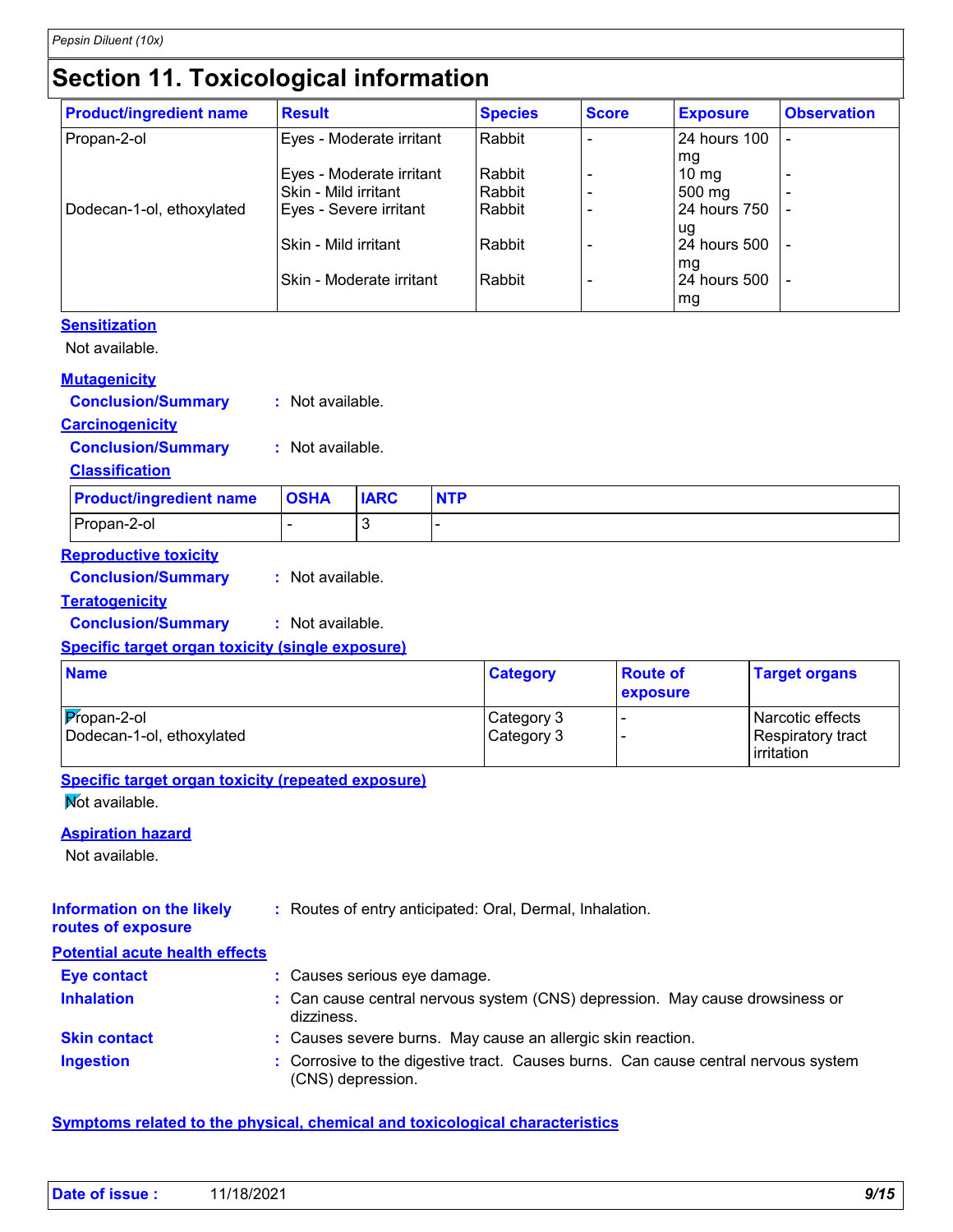# **Section 11. Toxicological information**

| <b>Eye contact</b>  | : Adverse symptoms may include the following:<br>pain<br>watering<br>redness                                                                    |
|---------------------|-------------------------------------------------------------------------------------------------------------------------------------------------|
| <b>Inhalation</b>   | $:$ Adverse symptoms may include the following:<br>nausea or vomiting<br>headache<br>drowsiness/fatigue<br>dizziness/vertigo<br>unconsciousness |
| <b>Skin contact</b> | : Adverse symptoms may include the following:<br>pain or irritation<br>redness<br>blistering may occur                                          |
| <b>Ingestion</b>    | : Adverse symptoms may include the following:<br>stomach pains                                                                                  |

|                                              | Delayed and immediate effects and also chronic effects from short and long term exposure                             |
|----------------------------------------------|----------------------------------------------------------------------------------------------------------------------|
| <b>Short term exposure</b>                   |                                                                                                                      |
| <b>Potential immediate</b><br><b>effects</b> | : Not available.                                                                                                     |
| <b>Potential delayed effects</b>             | : Not available.                                                                                                     |
| <b>Long term exposure</b>                    |                                                                                                                      |
| <b>Potential immediate</b><br>effects        | : Not available.                                                                                                     |
| <b>Potential delayed effects</b>             | : Not available.                                                                                                     |
| <b>Potential chronic health effects</b>      |                                                                                                                      |
| <b>General</b>                               | $\sim$ $\%$ ) $\%$ Sonsitized, a severe allergic reaction may occur when subsequently exposed to<br>very low levels. |
| <b>Carcinogenicity</b>                       | : No known significant effects or critical hazards.                                                                  |
| <b>Mutagenicity</b>                          | : No known significant effects or critical hazards.                                                                  |
| <b>Reproductive toxicity</b>                 | : Mo known significant effects or critical hazards.                                                                  |

#### **Numerical measures of toxicity**

#### **Acute toxicity estimates**

| <b>Product/ingredient name</b>                                                   | Oral (mg/<br>kg) | <b>Dermal</b><br>(mg/kg) | <b>Inhalation</b><br>(gases)<br>(ppm) | <b>Inhalation</b><br>(vapors)<br>(mg/l) | <b>Inhalation</b><br>(dusts and<br>mists) (mg/ |
|----------------------------------------------------------------------------------|------------------|--------------------------|---------------------------------------|-----------------------------------------|------------------------------------------------|
| $P$ epsin Diluent (10x)                                                          | 10605.6          | N/A                      | N/A                                   | N/A                                     | N/A                                            |
| Propan-2-ol                                                                      | 5000             | 12800                    | N/A                                   | 72.2                                    | N/A                                            |
| Dodecan-1-ol, ethoxylated                                                        | 1000             | N/A                      | N/A                                   | N/A                                     | N/A                                            |
| 5-Chloro-2-methyl-3(2H)-isothiazolone mixt. with<br>2-methyl-3(2H)-isothiazolone | 53               | 87.12                    | N/A                                   | 0.5                                     | N/A                                            |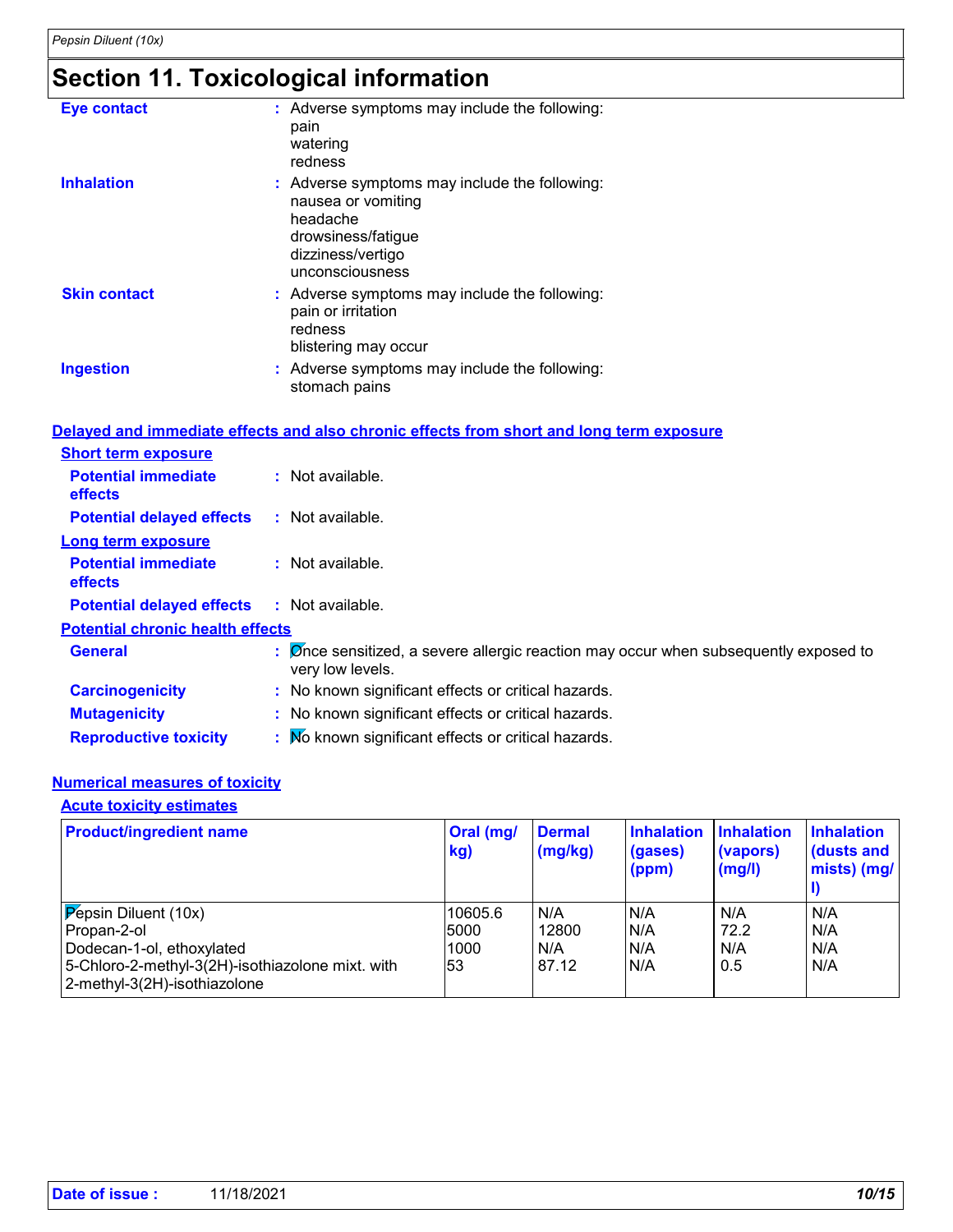# **Section 12. Ecological information**

#### **12.1 Toxicity**

| <b>Product/ingredient name</b>                                                       | <b>Result</b>                                 | <b>Species</b>                       | <b>Exposure</b> |
|--------------------------------------------------------------------------------------|-----------------------------------------------|--------------------------------------|-----------------|
| Acute EC50 7550 mg/l Fresh water<br>Propan-2-ol                                      |                                               | Daphnia - Daphnia magna -<br>Neonate | 48 hours        |
|                                                                                      | Acute LC50 1400000 µg/l Marine water          | Crustaceans - Crangon crangon        | 48 hours        |
|                                                                                      | Acute LC50 4200 mg/l Fresh water              | Fish - Rasbora heteromorpha          | 96 hours        |
| Dodecan-1-ol, ethoxylated                                                            | Acute LC50 6460 µg/l Fresh water              | Daphnia - Daphnia magna              | 48 hours        |
|                                                                                      | Acute LC50 1500 µg/l Fresh water              | Fish - Salmo salar - Parr            | 96 hours        |
| 5-Chloro-2-methyl-3(2H)-<br>isothiazolone mixt, with<br>2-methyl-3(2H)-isothiazolone | Acute LC50 0.16 mg/l Fresh water              | Daphnia                              | 48 hours        |
|                                                                                      | Acute LC50 0.19 mg/l Fresh water              | l Fish                               | 96 hours        |
|                                                                                      | Chronic NOEC > 0.0464 mg/l Fresh water   Fish |                                      | 96 hours        |

#### **12.2 Persistence and degradability**

| <b>Product/ingredient name</b>                                                                      | <b>Test</b>                                                         | <b>Result</b>            |  | <b>Dose</b> |                    | <b>Inoculum</b>         |
|-----------------------------------------------------------------------------------------------------|---------------------------------------------------------------------|--------------------------|--|-------------|--------------------|-------------------------|
| 5-Chloro-2-methyl-3(2H)-<br>isothiazolone mixt, with<br>2-methyl-3(2H)-isothiazolone                | OECD 301B<br>Ready<br>Biodegradability -<br>$CO2$ Evolution<br>Test | 62 % - Readily - 28 days |  |             |                    |                         |
| <b>Product/ingredient name</b>                                                                      | <b>Aquatic half-life</b>                                            | <b>Photolysis</b>        |  |             |                    | <b>Biodegradability</b> |
| Propan-2-ol<br>5-Chloro-2-methyl-3(2H)-<br>isothiazolone mixt, with<br>2-methyl-3(2H)-isothiazolone |                                                                     |                          |  |             | Readily<br>Readily |                         |

#### **12.3 Bioaccumulative potential**

| <b>Product/ingredient name</b>                                                                           | $LoaPow$      | <b>BCF</b> | <b>Potential</b> |
|----------------------------------------------------------------------------------------------------------|---------------|------------|------------------|
| l Propan-2-ol<br>$ 5$ -Chloro-2-methyl-3(2H)-<br>sothiazolone mixt. with<br>2-methyl-3(2H)-isothiazolone | 0.05<br>0.326 |            | low<br>low       |

#### **12.4 Mobility in soil**

**Soil/water partition coefficient (KOC)**

**:** Not available.

#### **12.5 Other adverse effects :** No known significant effects or critical hazards.

### **Section 13. Disposal considerations**

#### **13.1 Waste treatment methods**

| <b>Disposal methods</b> |  |
|-------------------------|--|
|                         |  |

**Disposal methods** : The generation of waste should be avoided or minimized wherever possible. Disposal of this product, solutions and any by-products should at all times comply with the requirements of environmental protection and waste disposal legislation and any regional local authority requirements. Dispose of surplus and non-recyclable products via a licensed waste disposal contractor. Waste should not be disposed of untreated to the sewer unless fully compliant with the requirements of all authorities with jurisdiction. Waste packaging should be recycled. Incineration or landfill should only be considered when recycling is not feasible. This material and its container must be disposed of in a safe way. Care should be taken when handling emptied containers that have not been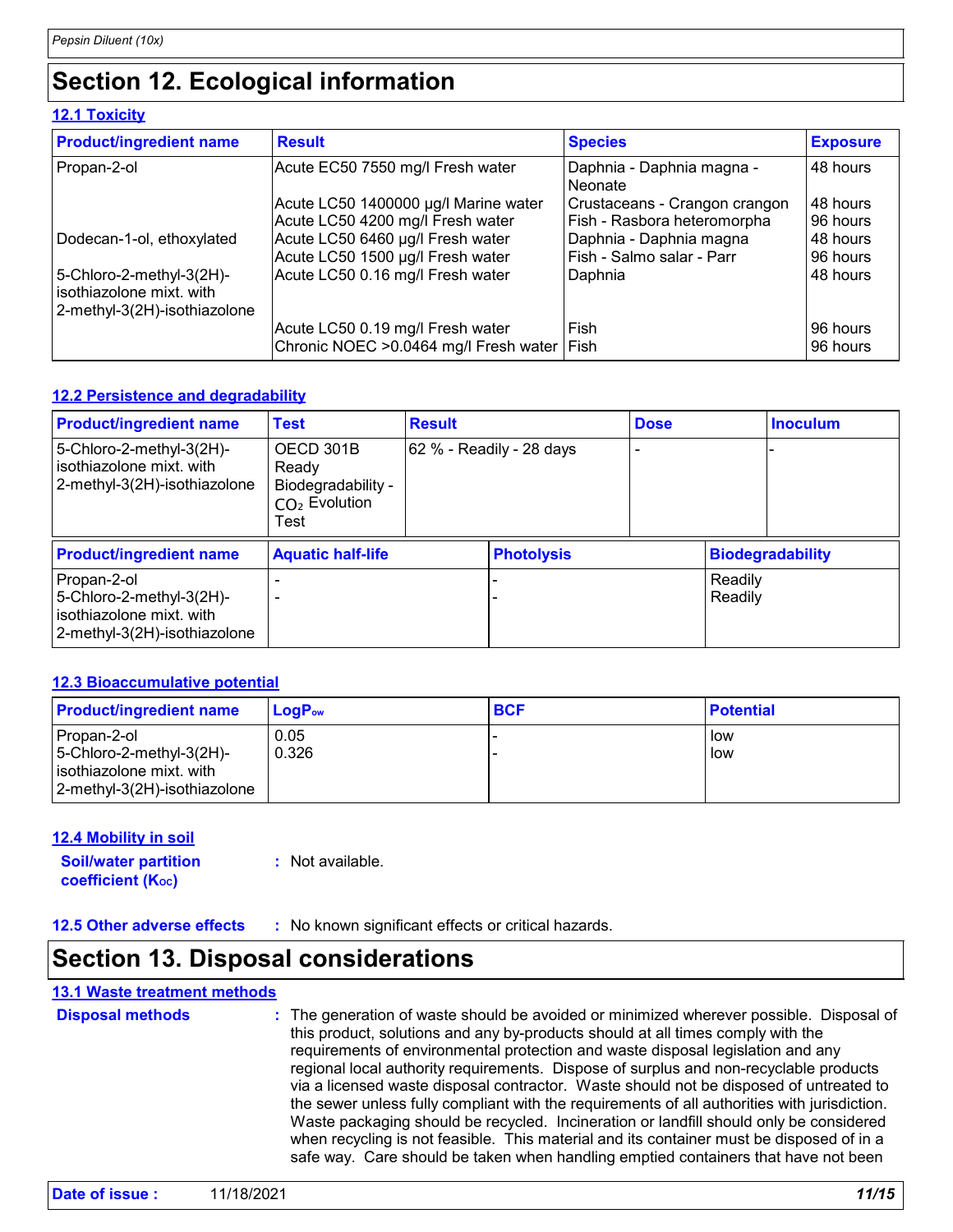### **Section 13. Disposal considerations**

cleaned or rinsed out. Empty containers or liners may retain some product residues. Vapor from product residues may create a highly flammable or explosive atmosphere inside the container. Do not cut, weld or grind used containers unless they have been cleaned thoroughly internally. Avoid dispersal of spilled material and runoff and contact with soil, waterways, drains and sewers.

**Disposal should be in accordance with applicable regional, national and local laws and regulations. Local regulations may be more stringent than regional or national requirements.**

**The information presented below only applies to the material as supplied. The identification based on characteristic(s) or listing may not apply if the material has been used or otherwise contaminated. It is the responsibility of the waste generator to determine the toxicity and physical properties of the material generated to determine the proper waste identification and disposal methods in compliance with applicable regulations.**

**Refer to Section 7: HANDLING AND STORAGE and Section 8: EXPOSURE CONTROLS/PERSONAL PROTECTION for additional handling information and protection of employees.**

### **Section 14. Transport information**

|                                      | <b>DOT</b><br><b>Classification</b>                                      | <b>TDG</b><br><b>Classification</b>                                                | <b>Mexico</b><br><b>Classification</b>                                                      | <b>IMDG</b>                                                                  | <b>IATA</b>                                                             |
|--------------------------------------|--------------------------------------------------------------------------|------------------------------------------------------------------------------------|---------------------------------------------------------------------------------------------|------------------------------------------------------------------------------|-------------------------------------------------------------------------|
| <b>UN number</b>                     | <b>UN2924</b>                                                            | <b>UN2924</b>                                                                      | <b>UN2924</b>                                                                               | <b>UN2924</b>                                                                | <b>UN2924</b>                                                           |
| <b>UN proper</b><br>shipping name    | Flammable liquids,<br>corrosive, n.o.s.<br>(Propan-2-ol,<br>Acetic acid) | <b>FLAMMABLE</b><br>LIQUID,<br>CORROSIVE, N.<br>O.S. (Propan-2-ol,<br>Acetic acid) | <b>LIQUIDO</b><br><b>INFLAMABLE,</b><br>CORROSIVO, N.<br>E.P. (Propan-2-ol,<br>Acetic acid) | IFLAMMABLE<br>LIQUID,<br>CORROSIVE, N.O.<br>S. (Propan-2-ol,<br>Acetic acid) | Flammable liquid,<br>corrosive, n.o.s.<br>(Propan-2-ol,<br>Acetic acid) |
| <b>Transport</b><br>hazard class(es) | 3(8)<br>$\frac{\sqrt{2}}{\sqrt{2}}$<br><b>ANTICARE LIGHT</b>             | 3(8)<br>花条                                                                         | 3(8)<br>化氯                                                                                  | 3(8) <br><u>ten</u>                                                          | 3(8)                                                                    |
| <b>Packing group</b>                 | Ш                                                                        | Ш                                                                                  | Ш                                                                                           |                                                                              | $\mathbf{  }$                                                           |
| <b>Environmental</b><br>hazards      | No.                                                                      | No.                                                                                | No.                                                                                         | No.                                                                          | No.                                                                     |

#### **Additional information**

If shipped as part of a kit "UN3316 (Chemical kit), Class 9, PG II" can be used. Precondition: UN3316 must be allowed for the remaining vials in same kit too.

| <b>DOT Classification</b>    | : Limited quantity Yes.                                                                                                                               |
|------------------------------|-------------------------------------------------------------------------------------------------------------------------------------------------------|
|                              | Packaging instruction Exceptions: 150. Non-bulk: 202. Bulk: 243.                                                                                      |
|                              | <b>Quantity limitation</b> Passenger aircraft/rail: 1 L. Cargo aircraft: 5 L.                                                                         |
|                              | Special provisions IB2, T11, TP2, TP27                                                                                                                |
| <b>TDG Classification</b>    | : Product classified as per the following sections of the Transportation of Dangerous<br>Goods Regulations: 2.18-2.19 (Class 3), 2.40-2.42 (Class 8). |
|                              | <b>Explosive Limit and Limited Quantity Index 1</b>                                                                                                   |
|                              | Passenger Carrying Road or Rail Index 1                                                                                                               |
|                              | <b>Special provisions 16</b>                                                                                                                          |
| <b>Mexico Classification</b> | : Special provisions 274                                                                                                                              |
| <b>IMDG</b>                  | <b>Emergency schedules F-E, S-C</b><br><b>Special provisions 274</b>                                                                                  |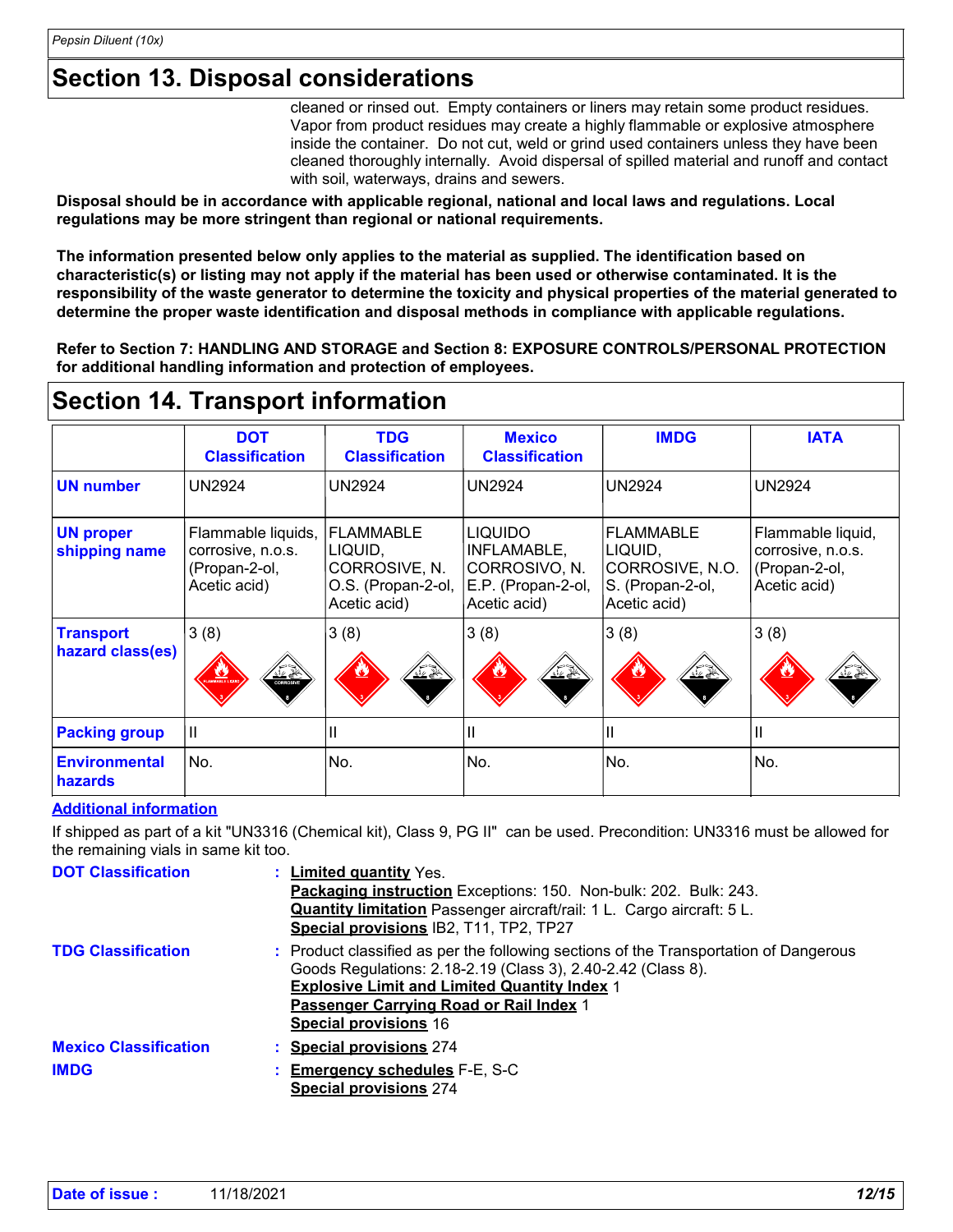### **Section 14. Transport information**

| <b>IATA</b>                                                                      | <b>Quantity limitation</b> Passenger and Cargo Aircraft: 1 L. Packaging instructions: 352.<br>Cargo Aircraft Only: 5 L. Packaging instructions: 363. Limited Quantities - Passenger<br>Aircraft: 0.5 L. Packaging instructions: Y340.<br>Special provisions A3, A803 |
|----------------------------------------------------------------------------------|----------------------------------------------------------------------------------------------------------------------------------------------------------------------------------------------------------------------------------------------------------------------|
|                                                                                  | Special precautions for user : Transport within user's premises: always transport in closed containers that are<br>upright and secure. Ensure that persons transporting the product know what to do in the<br>event of an accident or spillage.                      |
| <b>Transport in bulk according : Not available.</b><br>to <b>IMO</b> instruments |                                                                                                                                                                                                                                                                      |

### **Section 15. Regulatory information**

**15.1 Safety, health and environmental regulations/legislation specific for the substance or mixture**

| <b>U.S. Federal regulations</b>                                                   | : TSCA 8(a) CDR Exempt/Partial exemption: Not determined<br>Clean Water Act (CWA) 311: Acetic acid; Hydrochloric acid |
|-----------------------------------------------------------------------------------|-----------------------------------------------------------------------------------------------------------------------|
| <b>Clean Air Act Section 112</b><br>(b) Hazardous Air<br><b>Pollutants (HAPS)</b> | : Listed                                                                                                              |
| <b>Clean Air Act Section 602</b><br><b>Class I Substances</b>                     | : Not listed                                                                                                          |
| <b>Clean Air Act Section 602</b><br><b>Class II Substances</b>                    | : Not listed                                                                                                          |
| <b>DEA List I Chemicals</b><br><b>(Precursor Chemicals)</b>                       | : Not listed                                                                                                          |
| <b>DEA List II Chemicals</b><br><b>(Essential Chemicals)</b>                      | : Not listed                                                                                                          |

#### **SARA 302/304**

**Composition/information on ingredients**

|                    |                                 |                  | <b>SARA 302 TPQ</b> |                          | <b>SARA 304 RQ</b> |           |
|--------------------|---------------------------------|------------------|---------------------|--------------------------|--------------------|-----------|
| <b>Name</b>        | %                               | <b>EHS</b> (lbs) |                     | (gallons)                | (Ibs)              | (gallons) |
| Hydrochloric acid  | ≤0.1                            | Yes.             | 500                 | $\overline{\phantom{0}}$ | 5000               |           |
| <b>SARA 304 RQ</b> | : 15432098.8 lbs / 7006172.8 kg |                  |                     |                          |                    |           |

**SARA 311/312**

**Classification :** FLAMMABLE LIQUIDS - Category 2 SKIN CORROSION - Category 1 SERIOUS EYE DAMAGE - Category 1 SKIN SENSITIZATION - Category 1 SPECIFIC TARGET ORGAN TOXICITY (SINGLE EXPOSURE) (Narcotic effects) - Category 3

HNOC - Corrosive to digestive tract

**Composition/information on ingredients**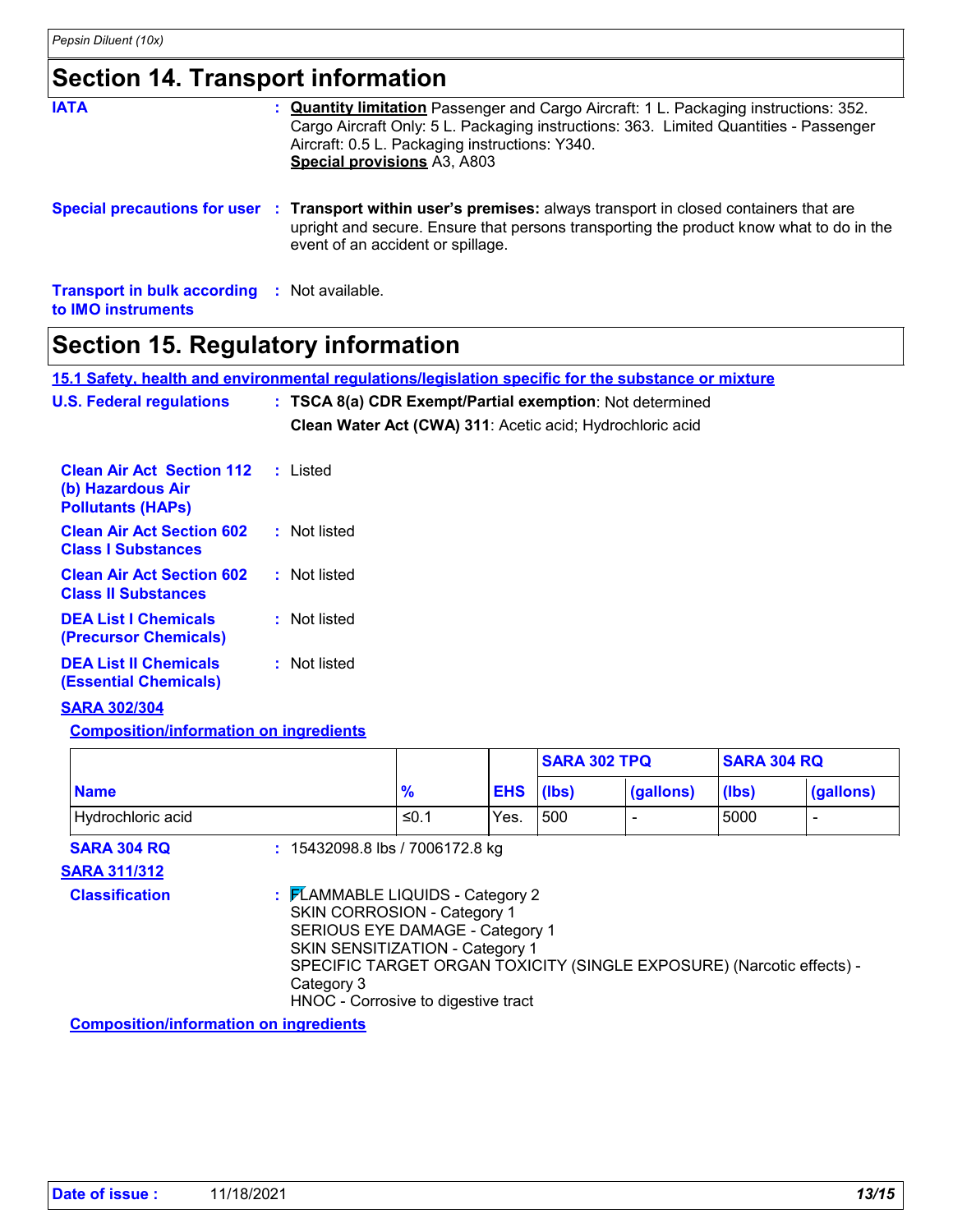# **Section 15. Regulatory information**

| <b>Name</b>                                                                           | %         | <b>Classification</b>                                                                                                                                                                                                                                                       |
|---------------------------------------------------------------------------------------|-----------|-----------------------------------------------------------------------------------------------------------------------------------------------------------------------------------------------------------------------------------------------------------------------------|
| $ $ $P$ ropan-2-ol                                                                    | ≥25 - ≤50 | <b>FLAMMABLE LIQUIDS - Category 2</b><br><b>EYE IRRITATION - Category 2A</b><br>SPECIFIC TARGET ORGAN TOXICITY (SINGLE EXPOSURE) (Narcotic effects) -<br>Category 3<br><b>HNOC - Defatting irritant</b>                                                                     |
| 5-Chloro-2-methyl-3(2H)-<br>isothiazolone mixt. with 2-methyl-<br>3(2H)-isothiazolone | < 0.025   | ACUTE TOXICITY (oral) - Category 3<br>ACUTE TOXICITY (dermal) - Category 2<br><b>ACUTE TOXICITY (inhalation) - Category 2</b><br>SKIN CORROSION - Category 1C<br>SERIOUS EYE DAMAGE - Category 1<br>SKIN SENSITIZATION - Category 1A<br>HNOC - Corrosive to digestive tract |

#### **State regulations**

| <b>Massachusetts</b>       | : The following components are listed: ISOPROPYL ALCOHOL; 2-PROPANOL                        |
|----------------------------|---------------------------------------------------------------------------------------------|
| <b>New York</b>            | : None of the components are listed.                                                        |
| <b>New Jersey</b>          | : The following components are listed: ISOPROPYL ALCOHOL; 2-PROPANOL;<br><b>ISOPROPANOL</b> |
| Pennsylvania               | : The following components are listed: 2-PROPANOL                                           |
| <b>California Prop. 65</b> |                                                                                             |

This product does not require a Safe Harbor warning under California Prop. 65.

#### **International regulations**

| <b>Chemical Weapon Convention List Schedules I, II &amp; III Chemicals</b> |  |
|----------------------------------------------------------------------------|--|
| Not listed.                                                                |  |

#### **Montreal Protocol**

Not listed.

#### **Stockholm Convention on Persistent Organic Pollutants** Not listed.

**Rotterdam Convention on Prior Informed Consent (PIC)**

Not listed.

#### **UNECE Aarhus Protocol on POPs and Heavy Metals**

Not listed.

#### **Inventory list**

| <b>Australia</b>         | : Not determined.                                                                                                                         |
|--------------------------|-------------------------------------------------------------------------------------------------------------------------------------------|
| <b>Canada</b>            | : All components are listed or exempted.                                                                                                  |
| China                    | : All components are listed or exempted.                                                                                                  |
| <b>Europe</b>            | : Not determined.                                                                                                                         |
| Japan                    | : Japan inventory (CSCL): All components are listed or exempted.<br><b>Japan inventory (ISHL):</b> All components are listed or exempted. |
| <b>New Zealand</b>       | : All components are listed or exempted.                                                                                                  |
| <b>Philippines</b>       | : All components are listed or exempted.                                                                                                  |
| <b>Republic of Korea</b> | : All components are listed or exempted.                                                                                                  |
| Taiwan                   | : All components are listed or exempted.                                                                                                  |
| <b>Thailand</b>          | : Not determined.                                                                                                                         |
| <b>Turkey</b>            | : Not determined.                                                                                                                         |
| <b>United States</b>     | : Not determined.                                                                                                                         |
| <b>Viet Nam</b>          | : All components are listed or exempted.                                                                                                  |